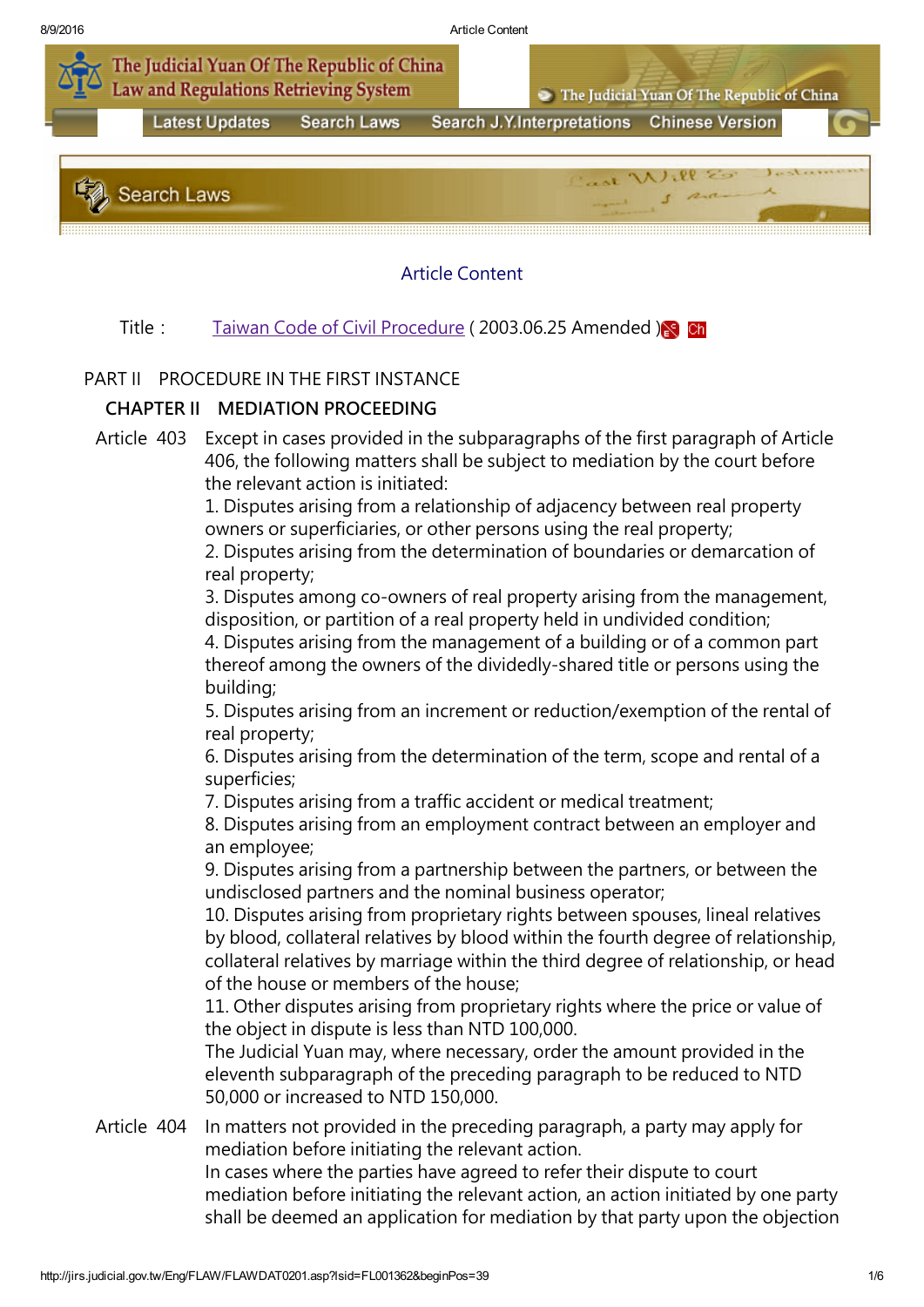8/9/2016 **Article Content** 

of the opposing party. Notwithstanding, where the parties have proceeded orally on the merits, no such objection may be raised.

Article 405 The mediation shall be initiated on a party's application. The application provided in the preceding paragraph shall specify the legal relation in dispute with a description of the dispute. The original copy or a photocopy of the documentary evidence, if any, shall be produced. The court having jurisdiction over an application for mediation shall be determined in accordance with the provisions of Section 1, Chapter I of Part I which shall apply mutatis mutandis.

Article 406 In case of any of the following, a court may by a ruling immediately dismiss the application for mediation:

1. Where, according to the nature of the legal relation, the status of the parties, or other circumstances, the mediation is considered infeasible or plainly and manifestly unnecessary, or there is clearly no prospect of a successful mediation;

2. Where mediation by another legally authorized mediatory agency has been sought with no successful result;

3. Where the dispute arises from negotiable instruments;

4. Where the dispute is raised by a counterclaim;

5. Where the notification to be served upon the opposing party should be effectuated either by constructive notice or in a foreign country; or 6. Where the dispute arises from a claim by a financial institution based upon a loan contract or credit card contract.

The ruling provided in the preceding paragraph is not reviewable.

Article 406- 1 A summary court judge shall conduct the mediation proceeding. The mediation shall be attempted in advance by one to three mediators appointed by the judge. The judge will appear in such mediation session when the mediation has reached a stage with prospect shown for a successful mediation or the circumstances require the judge's presence. Notwithstanding, mediation may be conducted immediately by the judge upon the parties?agreement to do so or where the judge considers it appropriate to do so.

In cases where a party has objected to any of the appointed mediators provided in the preceding paragraph, or where the parties have agreed to appoint other appropriate persons, the judge may re-appoint or appoint such persons as agreed-upon by the parties.

Article 406- 2 The district court shall prepare a list of candidates within its jurisdictional boundaries who are suitable to be appointed and act as mediators. The Judicial Yuan shall prescribe the number, qualification, term of office, and the appointment or dismissal of such candidates and other relevant matters. A judge may, where he/she considers it necessary to do so, appoint persons to act as mediators irrespective of the list provided in the preceding paragraph.

Article 407 The judge shall designate the mediation session on his/her own initiative. The subsequent mediation session may be designated by the chief mediator or, absent a chief mediator, by the authorized mediator. The provisions of Article 156 and Article 159 shall apply mutatis mutandis to a judge's designation of a mediation session. The pleading for the mediation application or the court record of an oral application shall be served upon the opposing party along with the notice of a mediation session. The notice provided in the preceding paragraph shall bear a note on the legal effect of a failure to appear.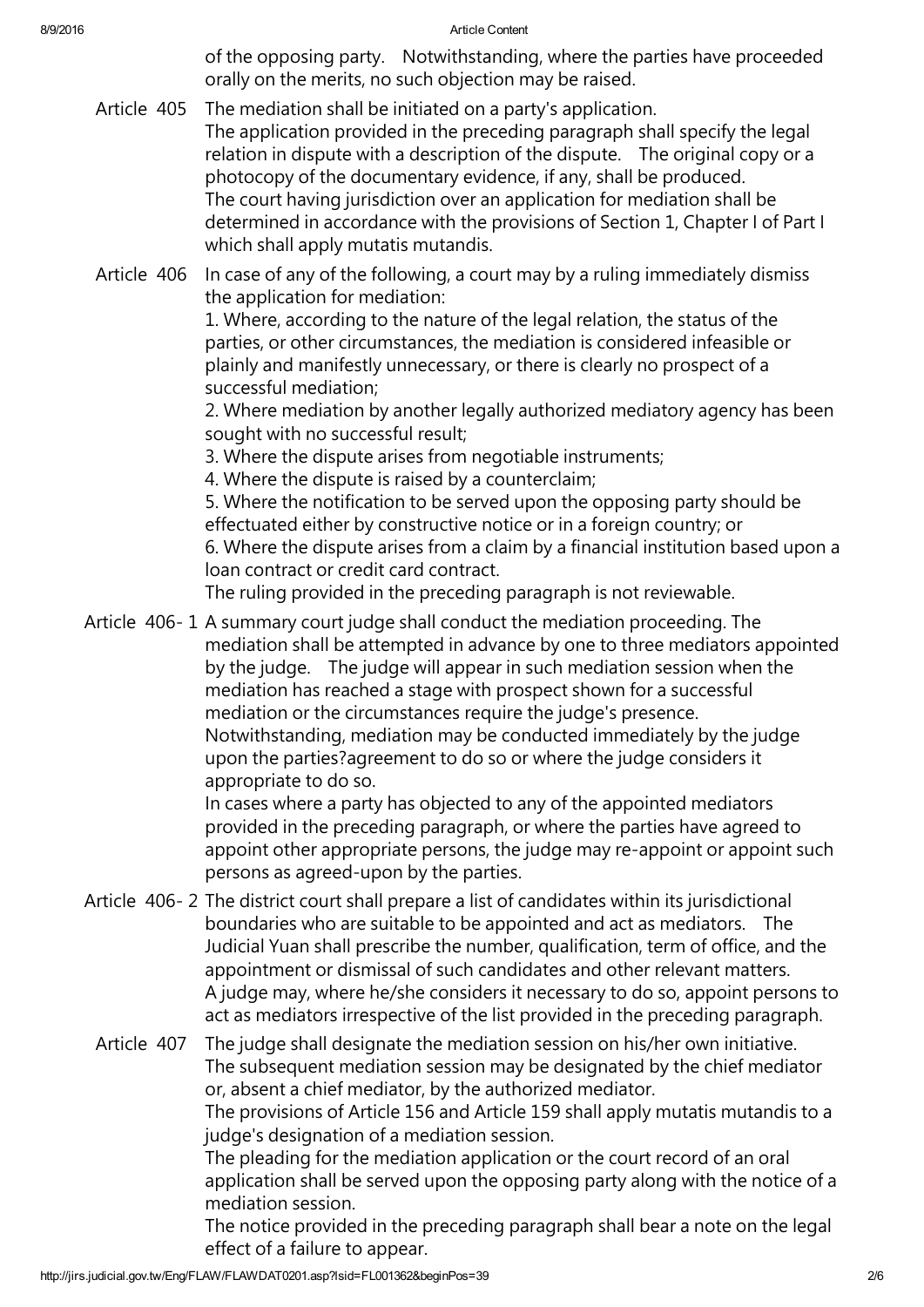- Article 407- 1 Where the mediation is conducted by a mediator, its proceeding shall be directed by such mediator. Where there are two or more mediators, the judge shall appoint one as the chief mediator to direct the proceeding.
	- Article 408 The judge may, where necessary, order the parties or their statutory agents to appear in person at the mediation session. Where necessary, the mediators may request the judge to issue such an order.
	- Article 409 In cases where a party has failed to appear at the mediation session without just cause, the court may by a ruling impose a fine not exceeding NTD 30,000 on such party. The same principle shall apply even if the agent of a party has appeared but the party disobeys the order provided in the preceding article without giving a justifiable reason. An appeal may be taken from the ruling provided in the preceding paragraph;

the execution of the ruling shall be stayed pending such appeal.

Article 409- 1 For the purpose of the mediation, the court may, on a party's motion, prohibit the opposing party from altering the status quo or disposing of the object in dispute, or order such party to perform or refrain from performing specific acts. Where necessary, the court may order the movant to provide a security. No appeal may be taken from the ruling on the motion provided in the preceding paragraph.

The court shall, before taking the measures provided in the first paragraph, accord the parties an opportunity to be heard, except in cases where the court considers it inappropriate to do so or the party has failed to present any statement after being so notified. The measures provided in the first paragraph cannot be used as a writ of execution and shall be inoperative upon conclusion of the mediation proceeding.

In cases where a party has disobeyed the order for the measures provided in the first paragraph without giving a justifiable reason, the court may by a ruling impose on such party a fine not to exceed NTD 30,000. An appeal may be taken from the ruling provided in the preceding paragraph;

the execution of the ruling shall be stayed pending such appeal.

Article 410 The mediation proceeding shall be conducted in a courtroom or, where necessary, at another appropriate place. The mediators shall obtain the judge's permission in order to conduct the mediation proceeding at another appropriate place.

The mediation provided in the preceding paragraph may be conducted without being open to the public.

- Article 410- 1 In cases where the mediators find the existence of one of the circumstances provided in the subparagraphs of the first paragraph of Article 406, they shall report such fact to the judge for disposition.
	- Article 411 The mediators may receive daily fees, travel expenses, and appropriate compensation for conducting the mediation. The Judicial Yuan shall prescribe the accounting and the rates of such expenses and compensation. The daily fees, travel expenses, and compensation provided in the preceding paragraph shall be borne by the national treasury.
	- Article 412 A third person having an interest in the subject matter of the mediation may, with the permission of the judge, intervene in the mediation proceeding. The judge may notify the third party of the mediation proceeding and order him/her to intervene.
	- Article 413 For purposes of clarifying the relationships and the issues in dispute, the parties or persons who have the relevant special knowledge/experience or who know the whole story about the subject matter, or other interested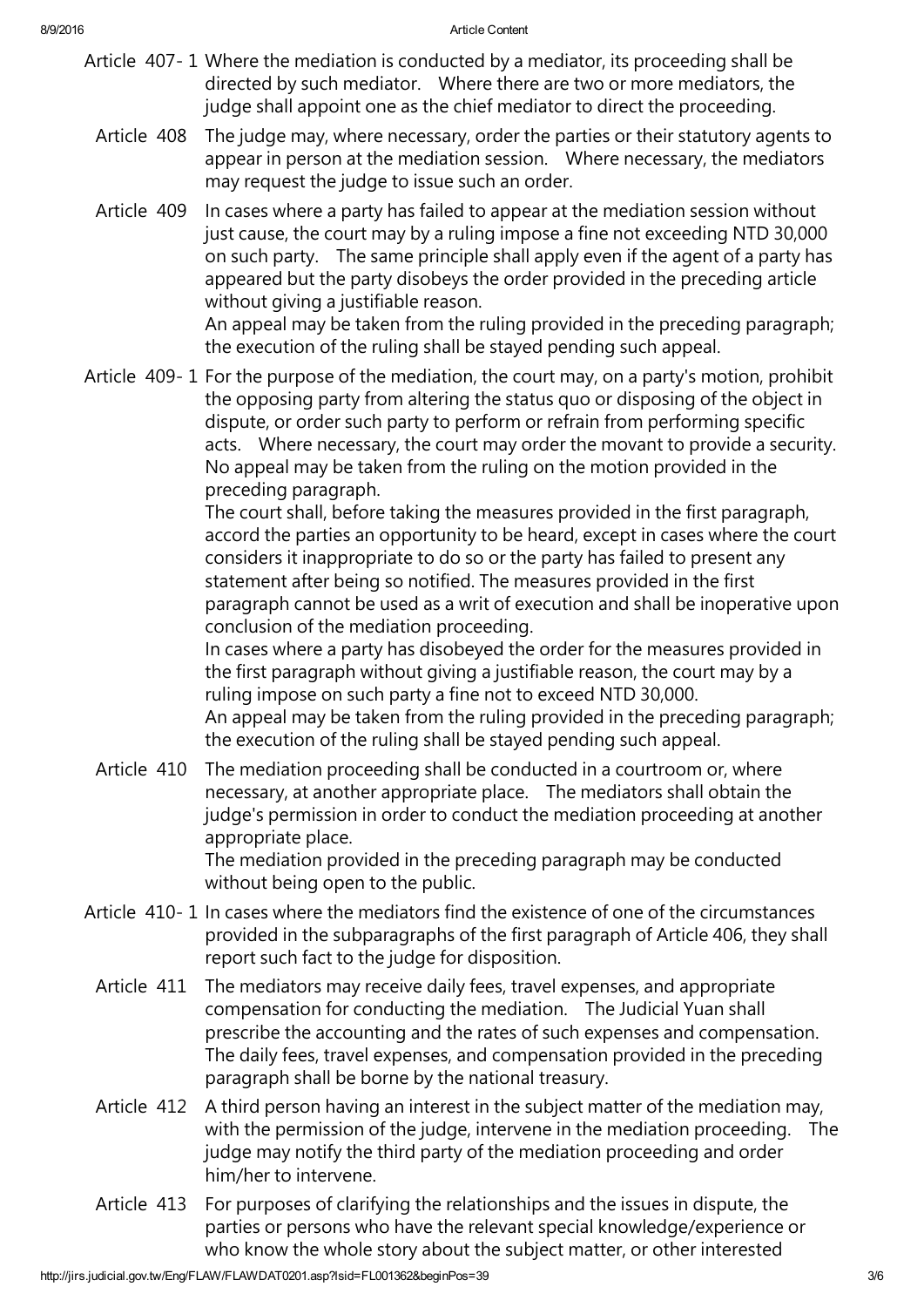8/9/2016 and 8/9/2016 and 8/9/2016 and 8/9/2016 and 8/9/2016 and 8/9/2016 and 8/9/2016 and 8/9/2016 and 8/9/2016 and 8/9/2016 and 8/9/2016 and 8/9/2016 and 8/9/2016 and 8/9/2016 and 8/9/2016 and 8/9/2016 and 8/9/2016 and 8

persons may be heard, and an on-site inspection or inspection of the object of mediation may be conducted during the mediation process. The judge may take evidence where necessary.

- Article 414 The mediation shall be conducted peacefully and sincerely. Appropriate mediation/guidance shall be provided to the parties. An appropriate proposal should be recommended with a view to a fair and amicable resolution acceptable to the parties.
- Article 415 (Repealed.)
- Article 415- 1 In the mediation of disputes over proprietary rights, with the consent of both parties, the mediators may, in their discretion, propose the terms of mediation.

Except as otherwise agreed-upon by the parties, the terms of a mediation provided in the preceding paragraph shall be determined by the majority of the mediators.

Where the mediators are unable to determine the proposed terms of the mediation in accordance with the preceding paragraph, the judge may, with the consent of both parties, determine the proposed terms or designate another mediation session or deem the mediation unsuccessful.

The terms of the mediation proposed by the mediators shall be made either in a writing bearing the date, or shall be indicated in the mediation proceeding transcript by the court clerk, signed by the mediators, and forwarded to the judge for review and approval. After the judge approves the proposed terms, the mediation shall be deemed successful.

The writing of the approved proposed terms of the mediation provided in the preceding paragraph shall serve as the mediation proceeding transcript. Where the judge proposes the mediation terms, the mediation shall be deemed successful upon entry of such terms in the mediation proceeding transcript by the court clerk.

Article 416 A successful mediation is reached upon the agreement of the parties. A successful mediation shall take the same effect as a settlement in litigation. Where grounds exist for nullifying or revoking the mediation, the party may initiate an action for a nullification declaration or for revoking the mediation in the original court.

In the case provided in the preceding paragraph, the mediation applicant may consolidate his/her claim arising from the subject matter of the mediation or interpose a counterclaim and request the court to adjudicate such claim jointly upon entering a decision declaring the nullification of or revoking the mediation. In such cases, the action shall be deemed to have been initiated upon the filing of the application for mediation.

The provisions of Article 500 to Article 502 inclusive and Article 506 shall apply mutatis mutandis to the cases provided in the second paragraph. In case of an unsuccessful mediation, the court shall issue a certificate thereof to the parties.

Article 417 In cases of a mediation of disputes over proprietary rights, where the parties are unable but are close to reach an agreement, the judge shall take all circumstances into consideration, consult with the mediators, balance the interests of the parties, and thereafter, subject to the main intent expressed by the parties, propose a resolution on its own initiative.

The proposed resolution provided in the preceding paragraph shall be served upon the parties and the interested persons who have intervened.

Article 418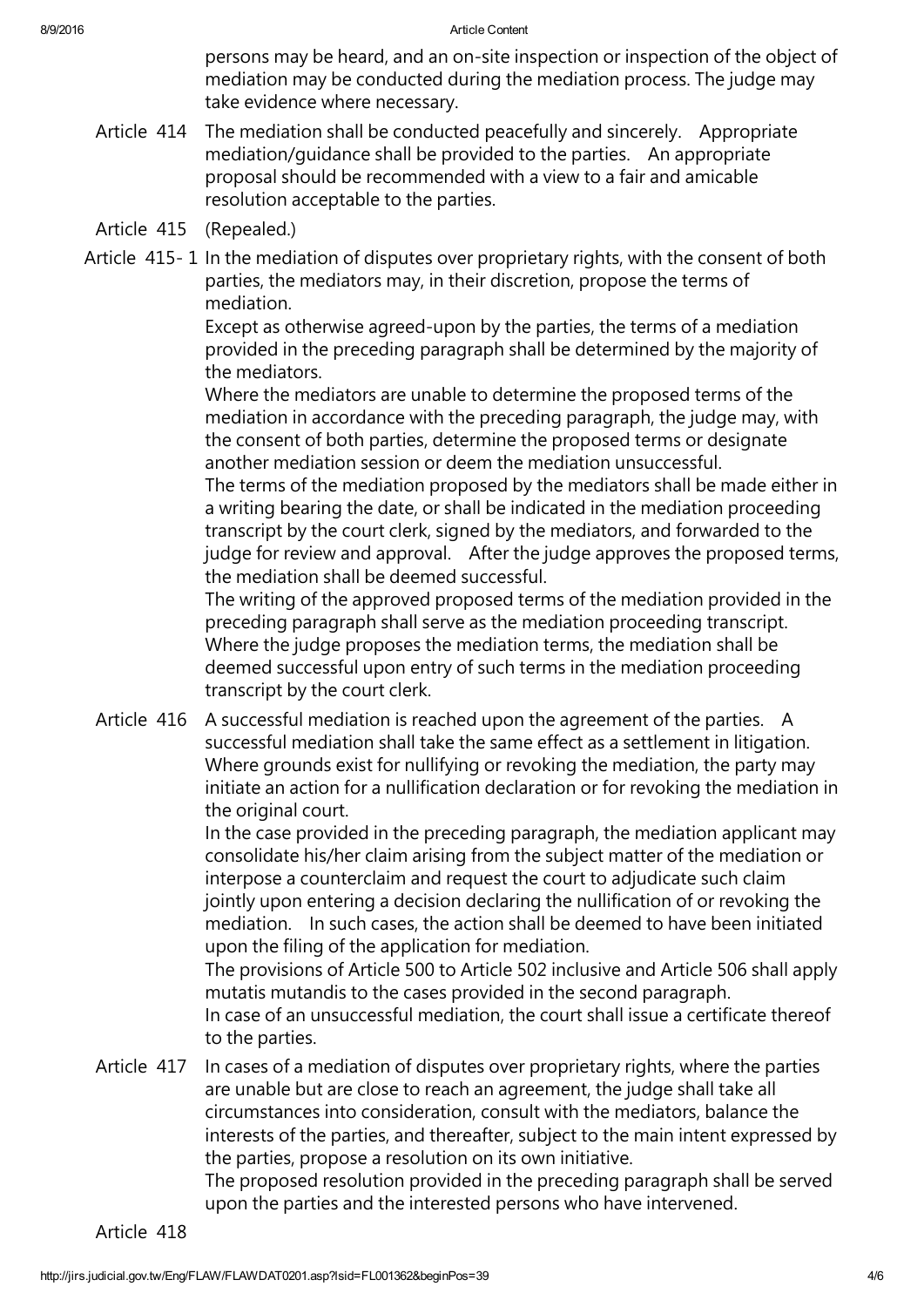A party to the mediation or an interested person who has intervened may object to the proposed resolution provided in the preceding article within a ten-day peremptory period following the service thereof.

The mediation shall be deemed unsuccessful upon an objection raised to it within the period provided in the preceding paragraph. In cases where no objection is raised within the period provided in the preceding paragraph, the mediation shall be deemed successful in accordance with that proposed resolution.

The court shall notify the parties and the interested persons who have intervened of the objection raised in accordance with the provision of the first paragraph of this article.

Article 419 In cases of an unsuccessful mediation after both parties have appeared at the mediation session, the court may, on motion by one party, order an immediate oral argument in accordance with the litigation proceeding applicable to the subject matter. Notwithstanding, where the opposing party has moved for a continuance, the court shall so grant the motion. In the case provided in the preceding paragraph, the action shall be deemed to have been initiated upon the filing of the application for mediation. In cases of an unsuccessful mediation, where the applicant for mediation initiates the action within the ten-day peremptory period following service of the certificate of unsuccessful mediation, such action shall be deemed to have been initiated upon the filing of the application for mediation. The same shall apply where such action has been initiated before the certificate is served.

In cases where the mediation is deemed applied for by initiating the action or by the debtor's objection to a payment order and if the mediation is unsuccessful, the court shall order immediate oral argument in accordance with the litigation proceeding applicable to the subject matter, except where the party has moved for continuance. In such case, all effects resulting from the original initiation of action or the application for issuance of a payment order shall remain operative.

- Article 420 In cases where one or both parties have failed to appear at the session, the judge may, in his/her discretion, deem the mediation as unsuccessful or designate another mediation session.
- Article 420- 1 An action pending in the court of first instance may, with the consent of both parties, be referred to mediation. In the case provided in the preceding paragraph, the litigation proceeding shall be stayed. Where a successful mediation is reached, the action is concluded accordingly. Where the mediation fails, the litigation proceeding shall resume accordingly. In cases of a successful mediation after the action was referred to mediation in accordance with the provision of the first paragraph, the plaintiff may move for the return of one half of the court costs paid within three months from the day of the successful mediation.
	- Article 421 The court clerk shall maintain the mediation proceeding transcript, make a note of a successful or unsuccessful mediation, and of a continuance or of the oral argument. Notwithstanding, where the mediation is conducted by mediators, such mediators themselves may take note of an unsuccessful mediation or a continuance.

Where the proposed resolution provided in Article 417 is announced by the judge at the mediation session, such fact shall be indicated in the transcript. Within ten days of a successful mediation, an authenticated copy of the